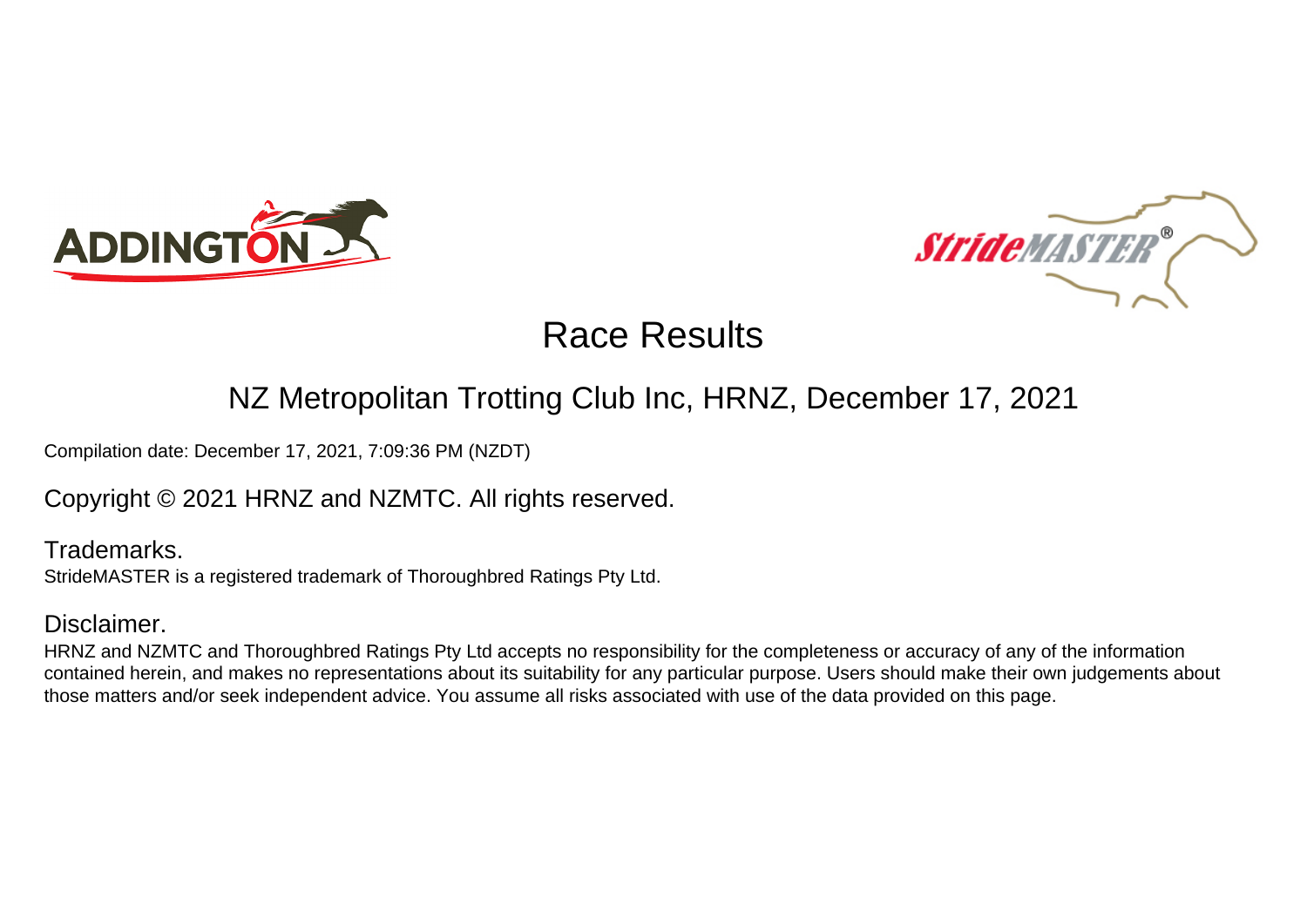



### December 17, 2021, Race 4, NZB STANDARDBRED MOBILE PACE, Distance 1980m, Addington - Survey 1980m

|     | Result TAB no. | Horse (Barrier)              | 1980 to                  | 1800m to | 1600m to | 1400m to | 1200m to | 1000m to | 800m to | 600 <sub>m</sub> to | 400m to | 200 <sub>m</sub> to | <b>Total or</b> | <b>Margin</b> |
|-----|----------------|------------------------------|--------------------------|----------|----------|----------|----------|----------|---------|---------------------|---------|---------------------|-----------------|---------------|
| 1st |                | <b>Star Casino (1)</b>       | 1800m                    | 1600m    | 1400m    | 1200m    | 1000m    | 800m     | 600m    | 400m                | 200m    | <b>WP</b>           | Average         |               |
|     |                | Position in running (margin) | $\overline{\phantom{0}}$ | 4(3.5)   | 4(6.2)   | 4(7.3)   | 4(4.5)   | 3(2.2)   | 2(1.5)  | 2(0.0)              | 2(1.4)  | 2(0.0)              |                 | 0.00          |
|     |                | Sectional time (s)           | 12.25                    | 14.28    | 15.42    | 14.98    | 15.55    | 15.56    | 14.83   | 14.85               | 14.48   | 14.82               |                 |               |
|     |                | Cumulative time (s)          | 147.02                   | 134.77   | 120.49   | 105.07   | 90.09    | 74.54    | 58.98   | 44.15               | 29.30   | 14.82               | 2:27.02         |               |
|     |                | Speed (m/s)                  | 14.70                    | 14.01    | 12.97    | 13.35    | 12.86    | 12.85    | 13.49   | 13.47               | 13.81   | 13.50               | 13.47           |               |
|     |                | Stride length (m)            | 6.40                     | 6.36     | 6.16     | 6.27     | 6.08     | 6.02     | 6.27    | 6.17                | 6.21    | 6.23                | 6.21            |               |
|     |                | Stride duration (s)          | 0.434                    | 0.454    | 0.475    | 0.469    | 0.473    | 0.469    | 0.465   | 0.458               | 0.450   | 0.462               | 0.461           |               |
|     |                | Stride efficiency (%)        | 64.02                    | 63.20    | 59.20    | 61.38    | 57.84    | 56.71    | 61.45   | 59.54               | 60.31   | 60.70               | 60.35           |               |
|     |                | Stride count                 | 28.12                    | 31.45    | 32.49    | 31.91    | 32.87    | 33.20    | 31.89   | 32.40               | 32.19   | 32.09               | 318.61          |               |









Stride duration











Note: Horizontal distance axis grid lines are 200m furlongs.

Disclaimer.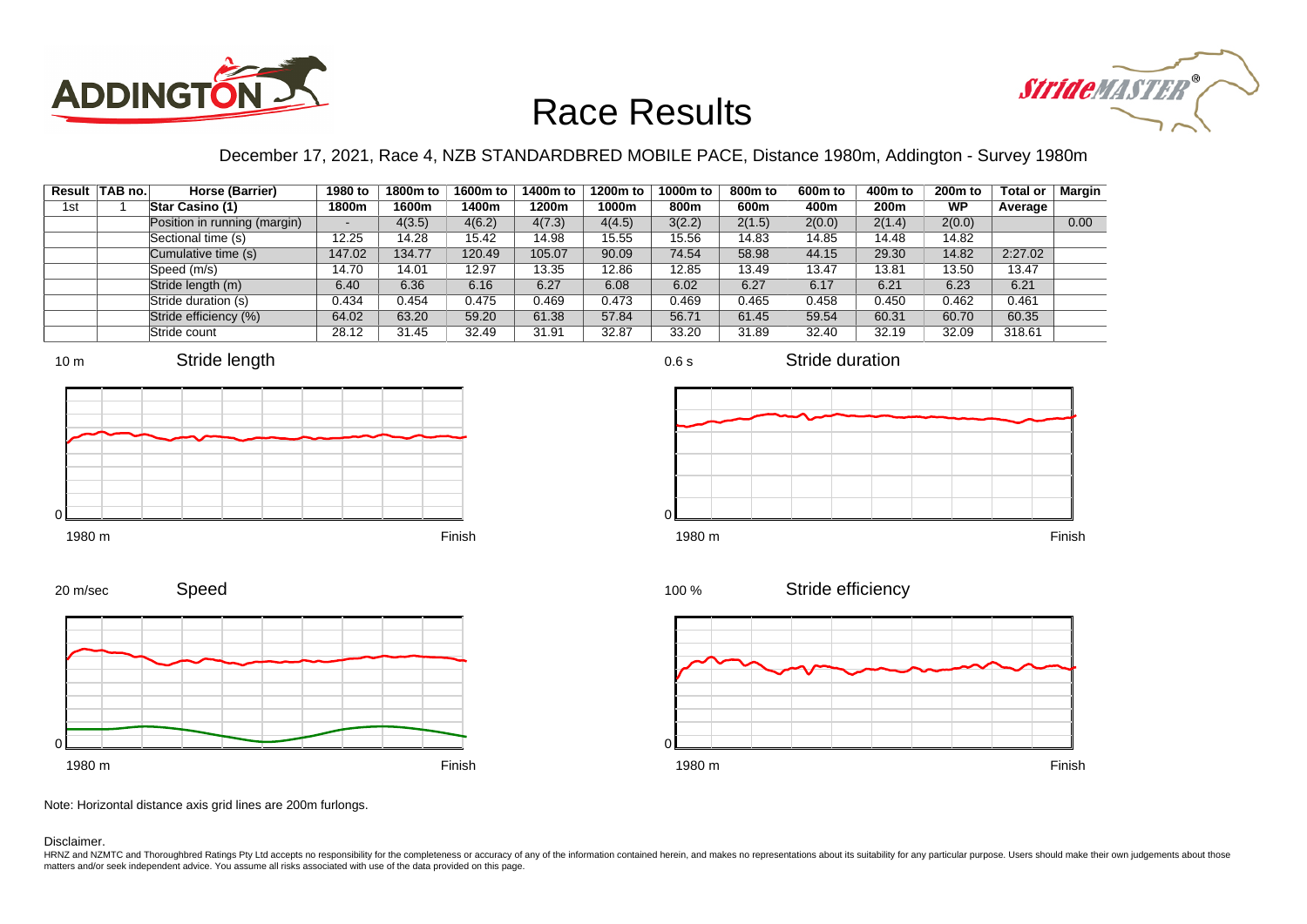



### December 17, 2021, Race 4, NZB STANDARDBRED MOBILE PACE, Distance 1980m, Addington - Survey 1980m

|     | Result TAB no. | Horse (Barrier)              | 1980 to | 1800m to | 1600m to | 1400m to | 1200m to | 1000m to | 800m to | 600 <sub>m</sub> to | 400m to          | 200 <sub>m</sub> to | <b>Total or</b> | Margin |
|-----|----------------|------------------------------|---------|----------|----------|----------|----------|----------|---------|---------------------|------------------|---------------------|-----------------|--------|
| 2nd |                | Best Trio (7)                | 1800m   | 1600m    | 1400m    | 1200m    | 1000m    | 800m     | 600m    | 400m                | 200 <sub>m</sub> | <b>WP</b>           | Average         |        |
|     |                | Position in running (margin) |         | 7(8.1)   | 7(11.6)  | 7(10.9)  | 7(8.2)   | 7(6.6)   | 7(5.8)  | 6(4.7)              | 4(2.8)           | 1(0.0)              |                 | 0.06   |
|     |                | Sectional time (s)           | 13.12   | 14.43    | 15.11    | 14.99    | 15.65    | 15.56    | 14.88   | 14.30               | 14.24            | 14.80               |                 |        |
|     |                | Cumulative time (s)          | 147.08  | 133.96   | 119.53   | 104.42   | 89.43    | 73.78    | 58.22   | 43.34               | 29.04            | 14.80               | 2:27.08         |        |
|     |                | Speed (m/s)                  | 13.72   | 13.86    | 13.24    | 13.34    | 12.78    | 12.85    | 13.44   | 13.99               | 14.04            | 13.51               | 13.46           |        |
|     |                | Stride length (m)            | 5.83    | 5.83     | 5.77     | 5.81     | 5.64     | 5.63     | 5.83    | 5.72                | 5.65             | 5.61                | 5.73            |        |
|     |                | Stride duration (s)          | 0.421   | 0.421    | 0.436    | 0.436    | 0.441    | 0.438    | 0.434   | 0.409               | 0.403            | 0.415               | 0.426           |        |
|     |                | Stride efficiency (%)        | 53.06   | 53.15    | 51.95    | 52.77    | 49.69    | 49.44    | 53.13   | 51.05               | 49.92            | 49.23               | 51.29           |        |
|     |                | Stride count                 | 30.89   | 34.29    | 34.69    | 34.42    | 35.47    | 35.56    | 34.30   | 34.99               | 35.38            | 35.63               | 345.62          |        |







Stride duration













Note: Horizontal distance axis grid lines are 200m furlongs.

#### Disclaimer.

20 m/sec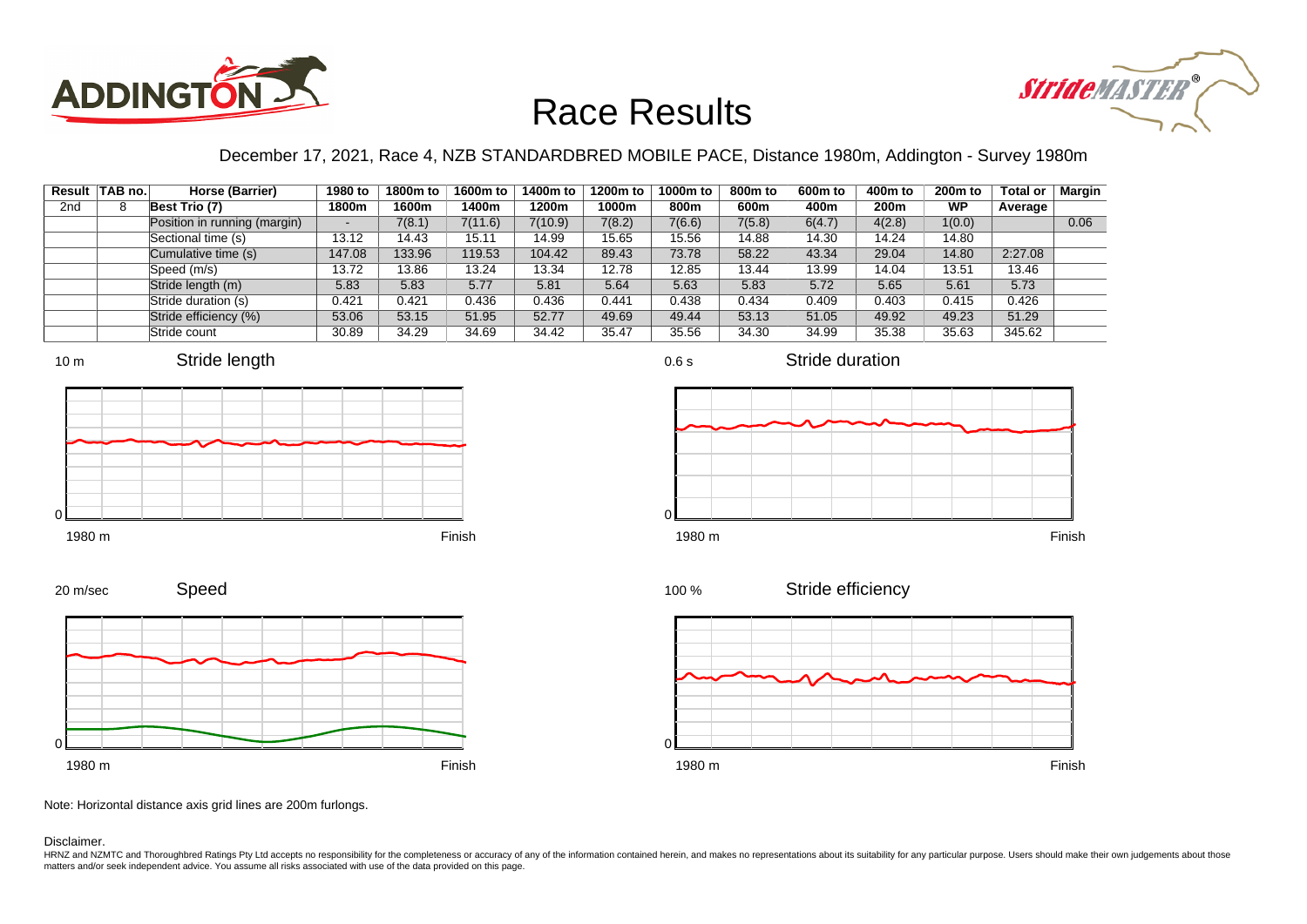



### December 17, 2021, Race 4, NZB STANDARDBRED MOBILE PACE, Distance 1980m, Addington - Survey 1980m

|     | Result TAB no. | Horse (Barrier)              | 1980 to | 1800m to | 1600m to | 1400m to | 1200m to | 1000m to | 800m to | 600 <sub>m</sub> to | 400m to | 200 <sub>m</sub> to | <b>Total or</b> | Margin |
|-----|----------------|------------------------------|---------|----------|----------|----------|----------|----------|---------|---------------------|---------|---------------------|-----------------|--------|
| 3rd |                | Woodlea Jewel (3)            | 1800m   | 1600m    | 1400m    | 1200m    | 1000m    | 800m     | 600m    | 400m                | 200m    | WP                  | Average         |        |
|     |                | Position in running (margin) |         | 3(1.7)   | 3(2.6)   | 3(4.4)   | 3(4.1)   | 4(3.1)   | 4(3.7)  | 5(3.4)              | 5(4.2)  | 6(4.1)              |                 | 3.30   |
|     |                | Sectional time (s)           | 12.11   | 13.99    | 15.53    | 15.40    | 15.74    | 15.79    | 15.02   | 14.75               | 14.69   | 14.61               |                 |        |
|     |                | Cumulative time (s)          | 147.63  | 135.52   | 121.53   | 106.00   | 90.60    | 74.86    | 59.07   | 44.05               | 29.30   | 14.61               | 2:27.63         |        |
|     |                | Speed (m/s)                  | 14.87   | 14.30    | 12.88    | 12.99    | 12.71    | 12.67    | 13.32   | 13.56               | 13.61   | 13.69               | 13.41           |        |
|     |                | Stride length (m)            | 6.38    | 6.34     | 6.03     | 6.11     | 6.04     | 5.95     | 6.10    | 6.26                | 6.30    | 6.14                | 6.16            |        |
|     |                | Stride duration (s)          | 0.420   | 0.444    | 0.469    | 0.471    | 0.475    | 0.470    | 0.458   | 0.462               | 0.463   | 0.449               | 0.459           |        |
|     |                | Stride efficiency (%)        | 63.55   | 62.83    | 56.89    | 58.36    | 56.99    | 55.36    | 58.18   | 61.21               | 62.03   | 58.99               | 59.30           |        |
|     |                | Stride count                 | 28.23   | 31.54    | 33.15    | 32.73    | 33.12    | 33.60    | 32.78   | 31.96               | 31.75   | 32.55               | 321.41          |        |









Stride duration







Speed 20 m/sec



Note: Horizontal distance axis grid lines are 200m furlongs.

#### Disclaimer.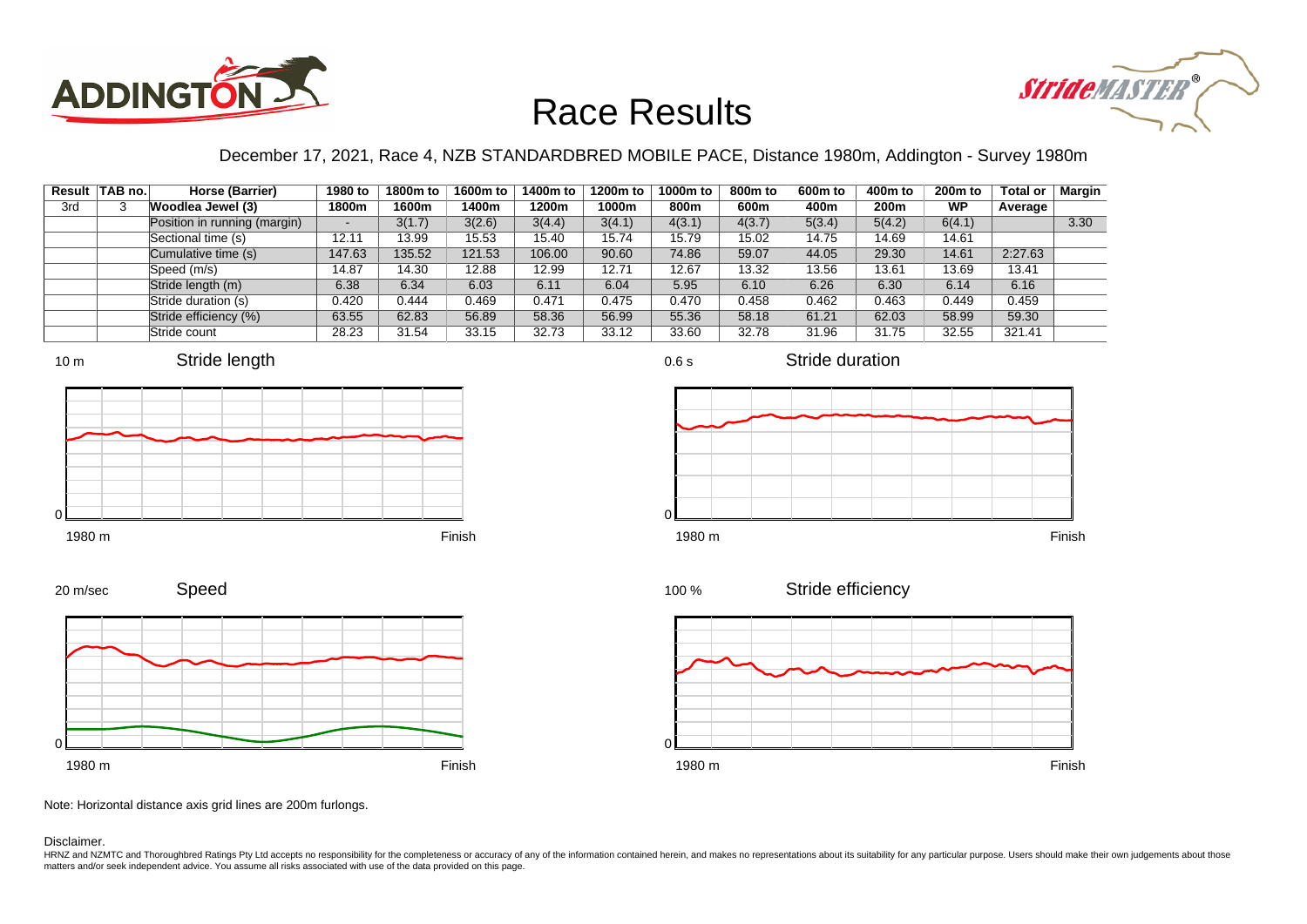



### December 17, 2021, Race 4, NZB STANDARDBRED MOBILE PACE, Distance 1980m, Addington - Survey 1980m

|     | Result TAB no. | Horse (Barrier)              | 1980 to | 1800m to | 1600m to | 1400m to | 1200m to | 1000m to | 800m to | 600 <sub>m</sub> to | 400m to | 200 <sub>m</sub> to | <b>Total or</b> | <b>Margin</b> |
|-----|----------------|------------------------------|---------|----------|----------|----------|----------|----------|---------|---------------------|---------|---------------------|-----------------|---------------|
| 4th |                | Rocketman (6)                | 1800m   | 1600m    | 1400m    | 1200m    | 1000m    | 800m     | 600m    | 400m                | 200m    | WP                  | Average         |               |
|     |                | Position in running (margin) |         | 5(5.8)   | 5(9.1)   | 5(9.6)   | 5(6.6)   | 5(4.0)   | 5(3.9)  | 4(2.7)              | 6(4.7)  | 4(2.1)              |                 | 4.40          |
|     |                | Sectional time (s)           | 12.94   | 14.39    | 15.31    | 14.96    | 15.48    | 15.67    | 14.87   | 14.95               | 14.28   | 14.99               |                 |               |
|     |                | Cumulative time (s)          | 147.84  | 134.90   | 120.51   | 105.20   | 90.24    | 74.76    | 59.09   | 44.22               | 29.27   | 14.99               | 2:27.84         |               |
|     |                | Speed (m/s)                  | 13.91   | 13.90    | 13.06    | 13.37    | 12.92    | 12.76    | 13.45   | 13.38               | 14.01   | 13.34               | 13.39           |               |
|     |                | Stride length (m)            | 6.40    | 6.33     | 6.14     | 6.33     | 6.17     | 6.04     | 6.31    | 6.17                | 6.31    | 6.16                | 6.23            |               |
|     |                | Stride duration (s)          | 0.450   | 0.455    | 0.470    | 0.474    | 0.477    | 0.473    | 0.469   | 0.461               | 0.450   | 0.462               | 0.465           |               |
|     |                | Stride efficiency (%)        | 63.98   | 62.52    | 59.00    | 62.64    | 59.42    | 57.01    | 62.27   | 59.48               | 62.13   | 59.31               | 60.69           |               |
|     |                | Stride count                 | 28.13   | 31.62    | 32.55    | 31.59    | 32.43    | 33.11    | 31.68   | 32.42               | 31.72   | 32.46               | 317.71          |               |









Stride duration





Speed 20 m/sec



Note: Horizontal distance axis grid lines are 200m furlongs.

Disclaimer.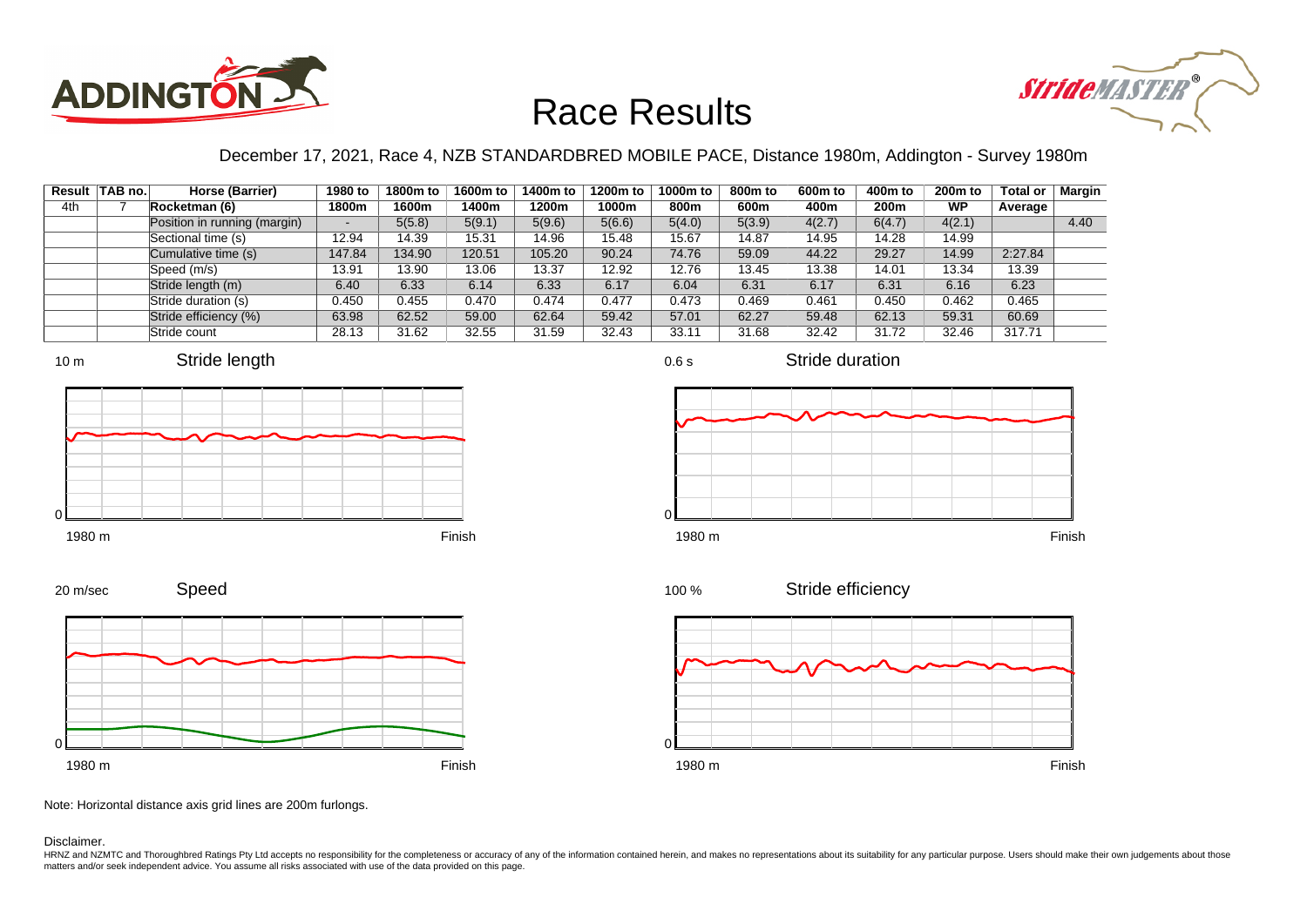



### December 17, 2021, Race 4, NZB STANDARDBRED MOBILE PACE, Distance 1980m, Addington - Survey 1980m

|     | Result TAB no. | Horse (Barrier)              | 1980 to | 1800m to | 1600m to | 1400m to | 1200m to | 1000m to | 800m to | 600 <sub>m</sub> to | 400m to          | $200m$ to | <b>Total or</b> | Margin |
|-----|----------------|------------------------------|---------|----------|----------|----------|----------|----------|---------|---------------------|------------------|-----------|-----------------|--------|
| 5th |                | Hey Tonight (2)              | 1800m   | 1600m    | 1400m    | 1200m    | 1000m    | 800m     | 600m    | 400m                | 200 <sub>m</sub> | <b>WP</b> | Average         |        |
|     |                | Position in running (margin) |         | 6(5.9)   | 6(9.2)   | 6(9.9)   | 6(7.1)   | 6(5.3)   | 6(5.6)  | 7(5.7)              | 7(5.9)           | 7(4.9)    |                 | 4.50   |
|     |                | Sectional time (s)           | 12.87   | 14.39    | 15.33    | 14.98    | 15.62    | 15.74    | 15.08   | 14.66               | 14.54            | 14.65     |                 |        |
|     |                | Cumulative time (s)          | 147.86  | 134.99   | 120.60   | 105.27   | 90.29    | 74.67    | 58.93   | 43.85               | 29.19            | 14.65     | 2:27.86         |        |
|     |                | Speed (m/s)                  | 13.99   | 13.90    | 13.05    | 13.35    | 12.80    | 12.71    | 13.26   | 13.64               | 13.76            | 13.65     | 13.39           |        |
|     |                | Stride length (m)            | 6.10    | 6.21     | 6.13     | 6.29     | 6.18     | 6.04     | 6.15    | 6.31                | 6.05             | 6.19      | 6.16            |        |
|     |                | Stride duration (s)          | 0.424   | 0.447    | 0.470    | 0.471    | 0.483    | 0.475    | 0.464   | 0.462               | 0.440            | 0.453     | 0.460           |        |
|     |                | Stride efficiency (%)        | 58.08   | 60.33    | 58.80    | 61.74    | 59.72    | 57.01    | 59.09   | 62.18               | 57.22            | 59.81     | 59.37           |        |
|     |                | Stride count                 | 29.53   | 32.19    | 32.61    | 31.82    | 32.35    | 33.11    | 32.52   | 31.71               | 33.05            | 32.33     | 321.22          |        |













Speed 20 m/sec



Note: Horizontal distance axis grid lines are 200m furlongs.

Disclaimer.

HRNZ and NZMTC and Thoroughbred Ratings Pty Ltd accepts no responsibility for the completeness or accuracy of any of the information contained herein, and makes no representations about its suitability for any particular p matters and/or seek independent advice. You assume all risks associated with use of the data provided on this page.

0.6 s

Stride duration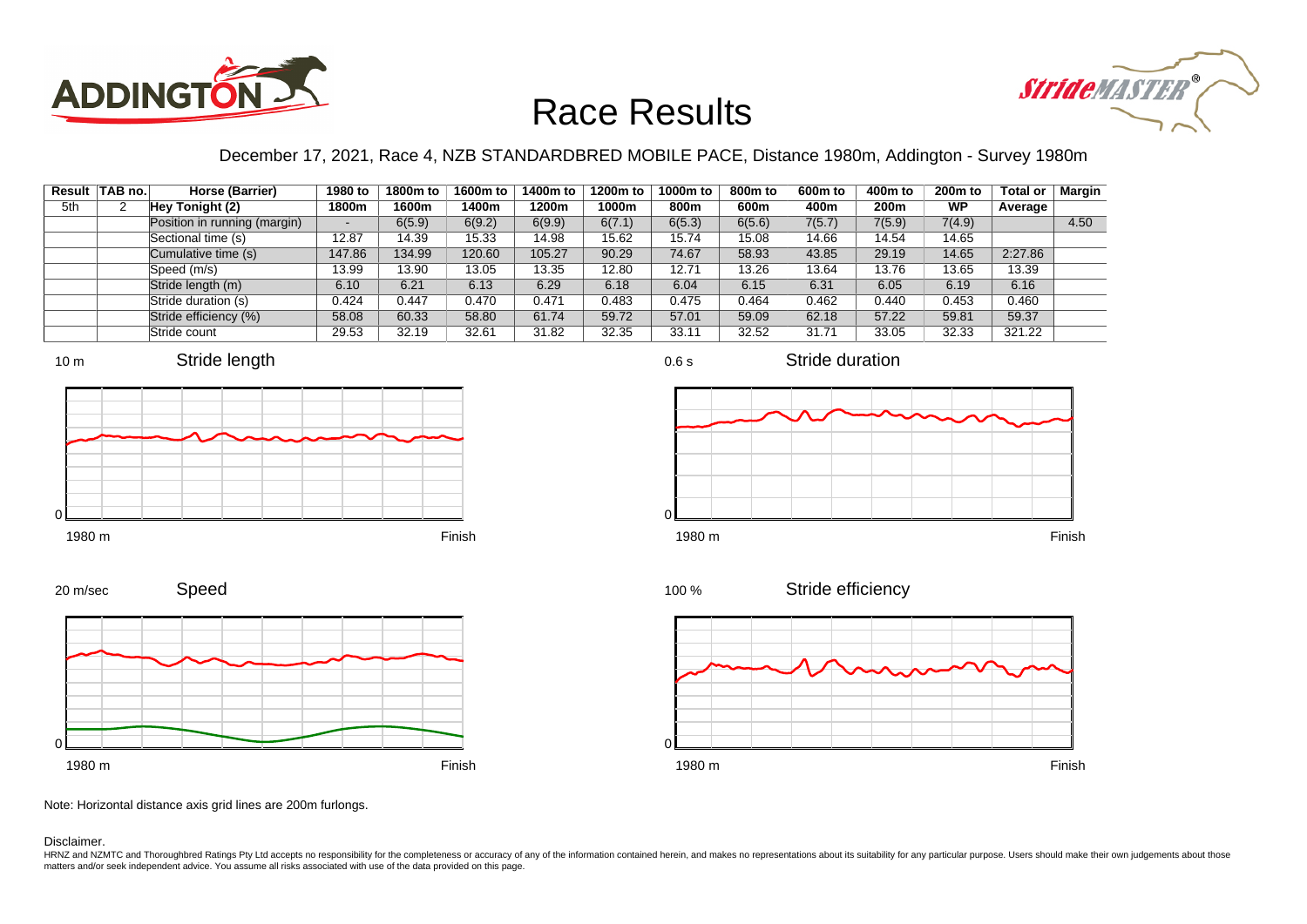



### December 17, 2021, Race 4, NZB STANDARDBRED MOBILE PACE, Distance 1980m, Addington - Survey 1980m

|     | Result TAB no. | Horse (Barrier)              | 1980 to | 1800m to | 1600m to | 1400m to | 1200m to | 1000m to | 800m to | 600 <sub>m</sub> to | 400m to          | $200m$ to | <b>Total or</b> | Margin |
|-----|----------------|------------------------------|---------|----------|----------|----------|----------|----------|---------|---------------------|------------------|-----------|-----------------|--------|
| 6th | 6              | Aqusta Gold (5)              | 1800m   | 1600m    | 1400m    | 1200m    | 1000m    | 800m     | 600m    | 400m                | 200 <sub>m</sub> | <b>WP</b> | Average         |        |
|     |                | Position in running (margin) |         | 1(0.0)   | 2(0.5)   | 1(0.0)   | 1(0.0)   | 1(0.0)   | 1(0.0)  | 1(0.0)              | 1(0.0)           | 3(0.7)    |                 | 7.40   |
|     |                | Sectional time (s)           | 12.04   | 13.93    | 15.14    | 15.44    | 15.92    | 15.69    | 15.06   | 14.63               | 14.81            | 15.74     |                 |        |
|     |                | Cumulative time (s)          | 148.40  | 136.36   | 122.43   | 107.29   | 91.85    | 75.93    | 60.24   | 45.18               | 30.55            | 15.74     | 2:28.40         |        |
|     |                | Speed (m/s)                  | 14.95   | 14.36    | 13.21    | 12.95    | 12.56    | 12.75    | 13.28   | 13.67               | 13.50            | 12.71     | 13.34           |        |
|     |                | Stride length (m)            | 6.42    | 6.42     | 6.18     | 6.17     | 5.97     | 6.08     | 6.12    | 6.16                | 5.89             | 5.77      | 6.11            |        |
|     |                | Stride duration (s)          | 0.416   | 0.447    | 0.468    | 0.477    | 0.475    | 0.477    | 0.461   | 0.450               | 0.436            | 0.454     | 0.458           |        |
|     |                | Stride efficiency (%)        | 64.43   | 64.40    | 59.74    | 59.58    | 55.75    | 57.81    | 58.47   | 59.23               | 54.22            | 52.08     | 58.33           |        |
|     |                | Stride count                 | 28.03   | 31.15    | 32.35    | 32.39    | 33.49    | 32.88    | 32.70   | 32.49               | 33.95            | 34.64     | 324.07          |        |











Stride efficiency 100 %



Note: Horizontal distance axis grid lines are 200m furlongs.

#### Disclaimer.